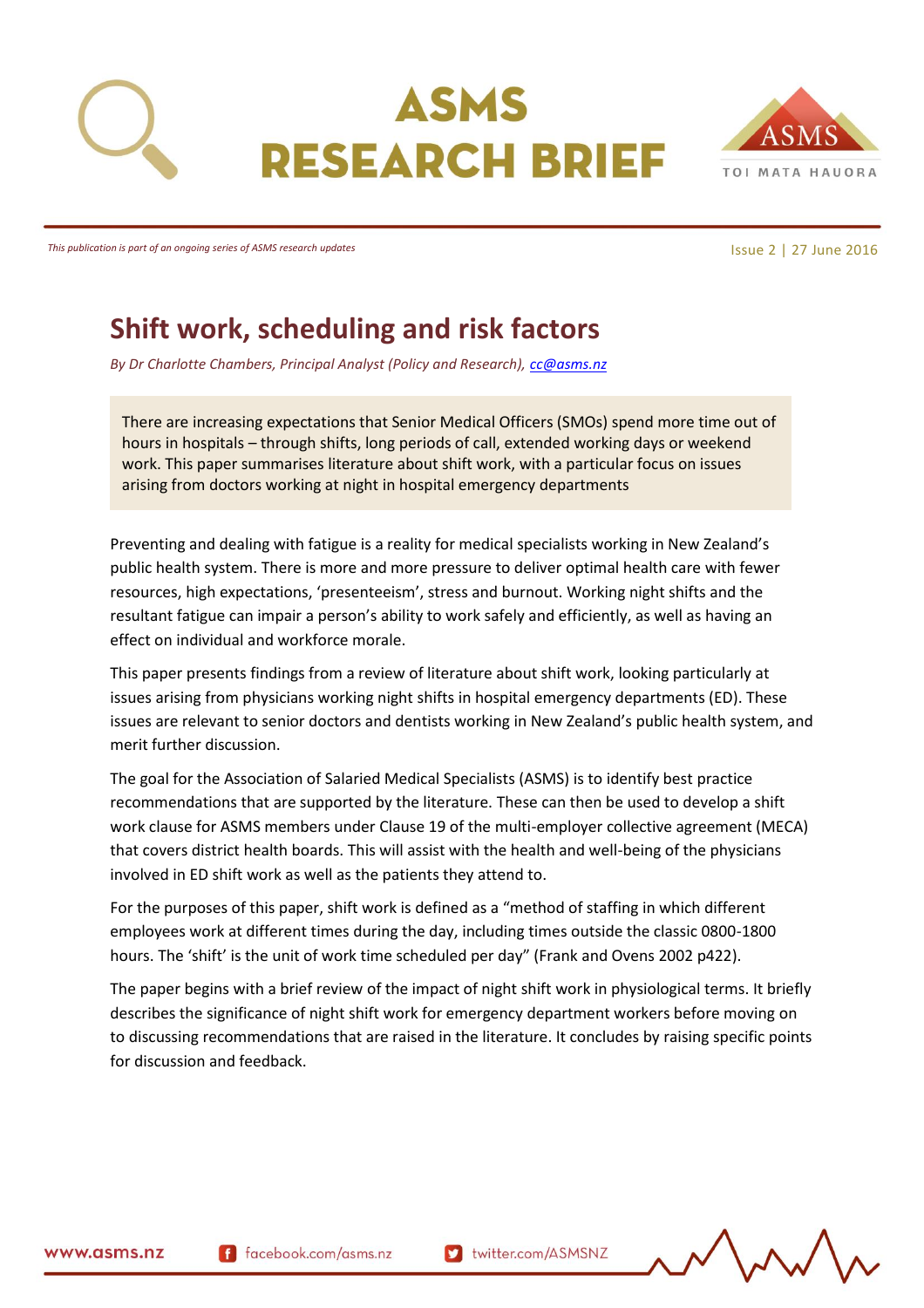# **Night shifts and circadian rhythms**

It is well established that working hours which deviate from normal diurnal rhythms disrupt normal sleep cycles and social schedules (Dula, Dula et al. 2001). These disruptions, variously described as 'phase shifts' or 'circadian desynchrony' are cited as having negative consequences for cognitive and performance abilities as well as having serious physical and psychological implications (Kuhn 2001). For people working night shifts, or with part of their shift scheduled over 'night' hours, a key issue is attaining enough sleep and ensuring it is of good quality. It is estimated that night shift workers get on average 25-33% less sleep than day or evening shift workers (Frank and Ovens 2002).

Much literature is concerned with discussing the neurophysiological basis for the difficulties associated with working out of normal sleep cycles. Horowitz and Tanigawa (2002), for example, detail the importance of core body temperature (CBT) melatonin and cortisol levels and the relationship these levels play in the circadian alertness function. They further describe the importance of zeitgebers or environmental cues such as light, temperature, exercise and food which help maintain circadian phases. Altering these zeitgebers can assist with reorientating toward a different circadian schedule; for example, adjusting light exposure when undertaking transmeridian travel (see also Frank and Ovens 2002).

The literature notes the consequences of circadian desynchrony can be both physiological and psychological. Negative psychological effects can include high levels of stress, fatigue, irritability, and associated issues such as social isolation, high divorce rates, burnout and substance abuse (Kuhn 2001). In physiological terms, the consequences can include higher rates of gastrointestinal complaints, coronary artery disease and cardiac mortality as well as other serious physical illnesses (Frank and Ovens 2002). Kuhn (2001) notes that female shift workers are more likely to experience complications with their pregnancies as a consequence of working shifts, and have a significantly higher risk of pregnancy loss than women working day shifts (see Infante-Rivard, David et al. 1993). These findings emphasise the importance of making sure that people on night shifts work in optimal conditions.

#### **Shift work in the context of emergency medicine**

For physicians working in hospital emergency departments, the realities of their jobs require work outside of 'normal' working hours. Night shift work is recognised as being a particularly stressful factor for ED doctors. The negatives associated with this practice have been linked to ill health and the well-being factors discussed above, as well as contributing factor in high rates of attrition of ED workers and difficulties in staffing ED departments (Howlett, Doody et al. 2015). Indeed, the American College of Emergency Physicians state that "the effects of rotating shifts are cumulative, and represent the most important reason physicians leave the specialty" (ACEP 2003). Research by Shanafelt et al (2009) on burnout in American surgeons also found a strong association between the number of nights on call per week and burnout defined as "emotional exhaustion and depersonalization leading to decreased effectiveness at work" (p. 463).

Of particular concern for ED doctors is the recognition that work outside of normal sleep hours has a clear impact on how well people can function, both in cognitive and physical terms. Frank and Ovens (2002) emphasise the impact of circadian desynchrony in terms of time on task and the time of day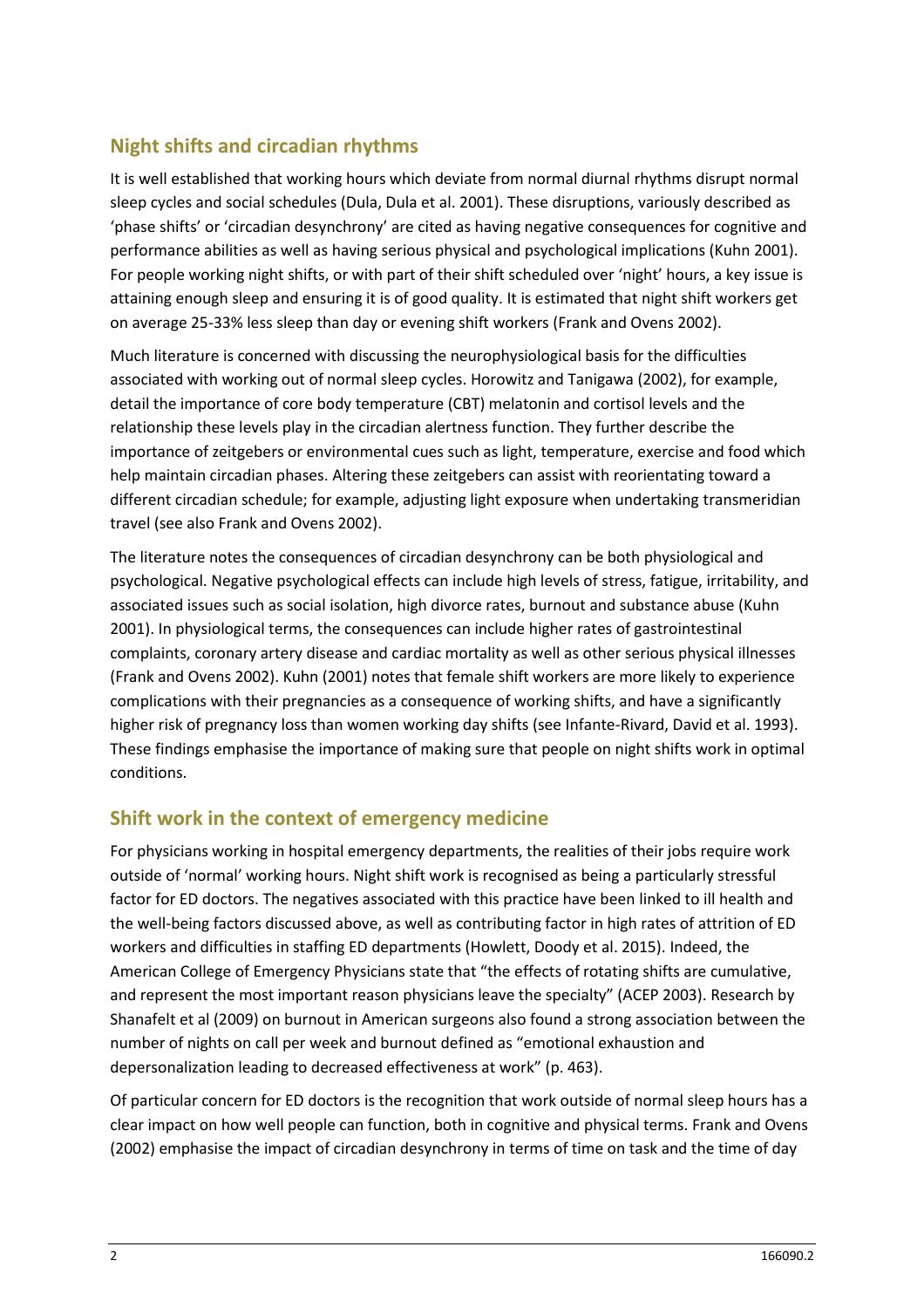that the task is being undertaken. They acknowledge the considerable body of literature that suggests fatigue due to shift work-induced sleep deprivation is a key factor in the occurrence of adverse events. For example, disasters such as the Chernobyl and the space shuttle Challenger accident have been linked to human error while on night shift (Mitler, Carskadon et al. 1988). Burgess (2007) also cites research that found, on average, a 30% increase in human error incidents on night shift relative to morning shifts.

In the context of emergency medicine, Smith-Coggins, Rosekind et al. (1994) have documented the decline in physician performance as represented by speed of intubation and ability to correctly read charts as a consequence of working night shifts. Dula, Dula et al. (2001) similarly found in their research on the performance of emergency medicine residents that performance declined substantially over the course of the number of night shifts worked relative to physicians on day shifts. In the New Zealand context, Gander, Merry et al. (2000) reported a high level of recollection of fatigue-related errors amongst anaesthetists as a consequence of hours and time of work. It follows that emergency departments need sound guidelines to steer help decide staffing and shift work patterns. The following sections of this paper discuss issues with scheduling, shift duration, and recuperation time as well as ideas drawn from the literature that may assist with reducing fatiguerelated errors.

### **Scheduling shift work, recuperation and length of shifts**

The American College of Emergency Physicians (ACEP) usefully states that the starting premise for any shift work arrangement should be the emergency physician's well-being (ACEP 2010). It reports that creating a healthy and supportive working environment will generate positive flow-on effects to patients in these departments (see also ACEP 2003). Most of the literature reviewed on shift work agrees that the best schedules are those that help maintain diurnal circadian rhythms (Smith-Coggins, Rosekind et al. 1997). Accordingly, clockwise shift rotation patterns (mornings-afternoonsnights) are recommended. These forward-rotating shifts are more readily tolerated by shift workers and prevent phase-shifting circadian rhythms to nocturnal patterns (Whitehead, Thomas et al. 1992, Frank and Ovens 2002).

Kuhn (2001) in her article on circadian rhythms and shift work describes the importance of understanding the rate of phase shifting and how speed of rotation and length of shift worked are crucial factors in preventing desynchronosis. Her research suggests that isolated night shifts are best as phase shifting generally occurs only after three days of concurrent night shifts. As a consequence, Kuhn recommends short strings of night shifts of no more than three consecutive nights. This recommendation for minimum numbers of consecutive night shifts is echoed by Frank and Ovens (2002), who suggest that three nights should be a maximum with optimal numbers of consecutive night shifts being one or two. Both articles cite studies into shift work practices and biophysical issues associated with working night shifts (see for example Dorevitch and Forest 2000).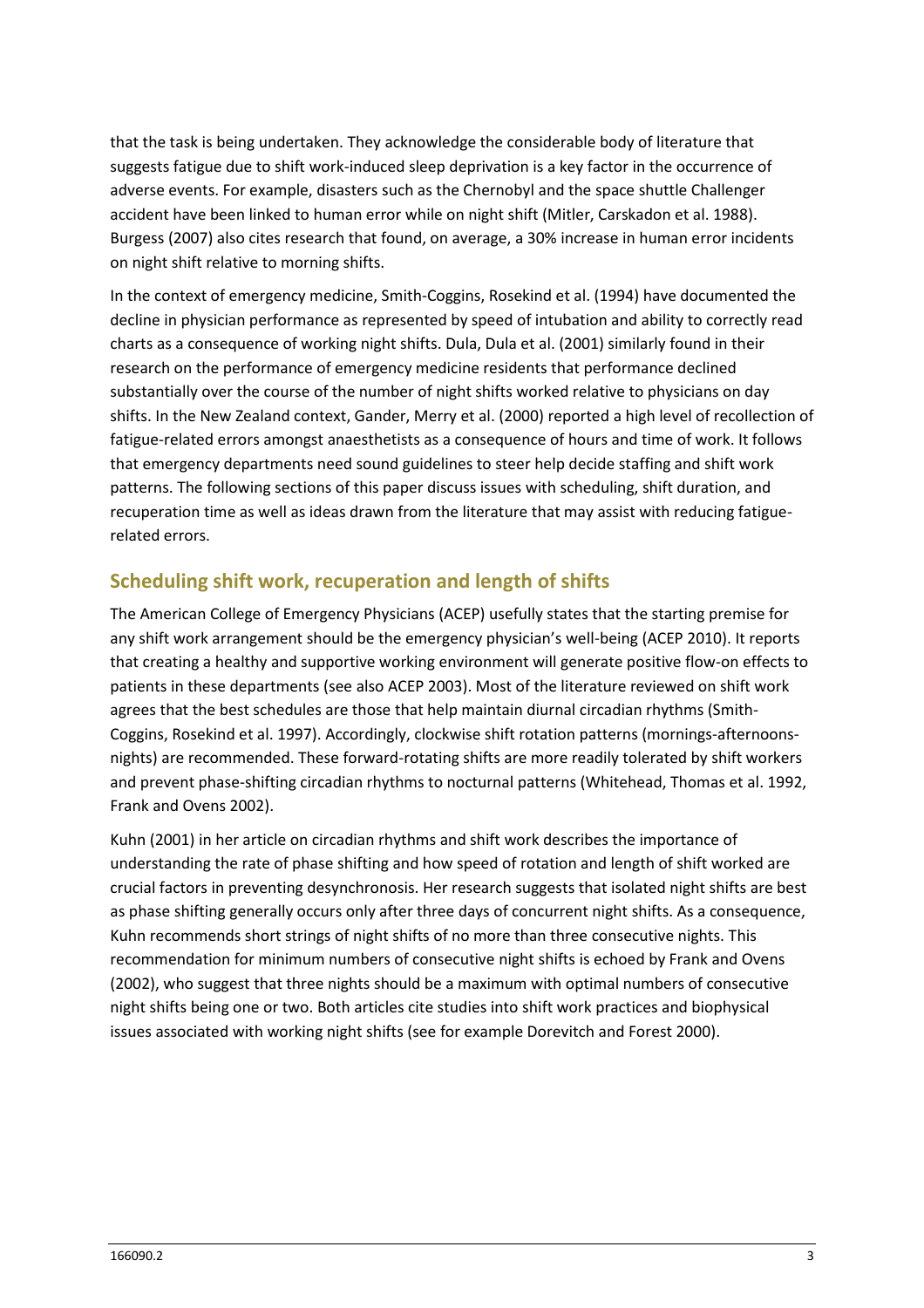Burgess (2007) also supports the recommendation that night shifts should be scheduled over short blocks of no more than three concurrent days. She cites research which reports on the basis of a pooled average, the risk of negative events occurring increases exponentially according to night shifts worked (Folkard and Tucker 2003, Folkard, Lombardi et al. 2005). She states "the risk of a negative occurrence was approximately 6% higher on the second night, 17% higher on the third night and 36% higher on the fourth night" (p. 90). The graph below (taken from Folkard and Tucker 2003 p. 97) demonstrates this trend powerfully:

Research undertaken at Stanford University found a significant difference between the performance of ED doctors depending on whether they were working day or night shifts. This was assessed by comparing their ability to accurately review charts and the speed at which they performed a simulated intubation (Smith-Coggins, Rosekind et al. 1994). Other research by the same authors examined objective performance tests and subjective ratings of the physician's levels of sleep and their moods. Although the research found no statistically significant difference in accuracy of ECG analyses, the vigilance reaction times,



**Figure 4.** The relative risk over four successive night shifts.

intubation speeds, amounts of sleep and mood ratings were all significantly worse when the physicians were on night shift (Smith-Coggins, Rosekind et al. 1997).

The research by Folkard and Tucker (2003) also usefully describe trends pertaining to relative risk according to the type of shift worked (Figure 2), time of night (Figure 3), and successive hours worked (Figure 6). As Folkard and Tucker summarise, these findings suggest the importance of "attending to the number of successive night shifts, the length of the night shifts and the provision of breaks within them"(Folkard and Tucker 2003 p99). Research by Morrow, Burford et al. (2014) found a correlation between fatigue and having an unpredictable mixture of shifts and inadequate rest as well as high work intensity.





**Figure 2**. The relative risk across the three shifts. **Figure 3**. The relative risk over the course of the night.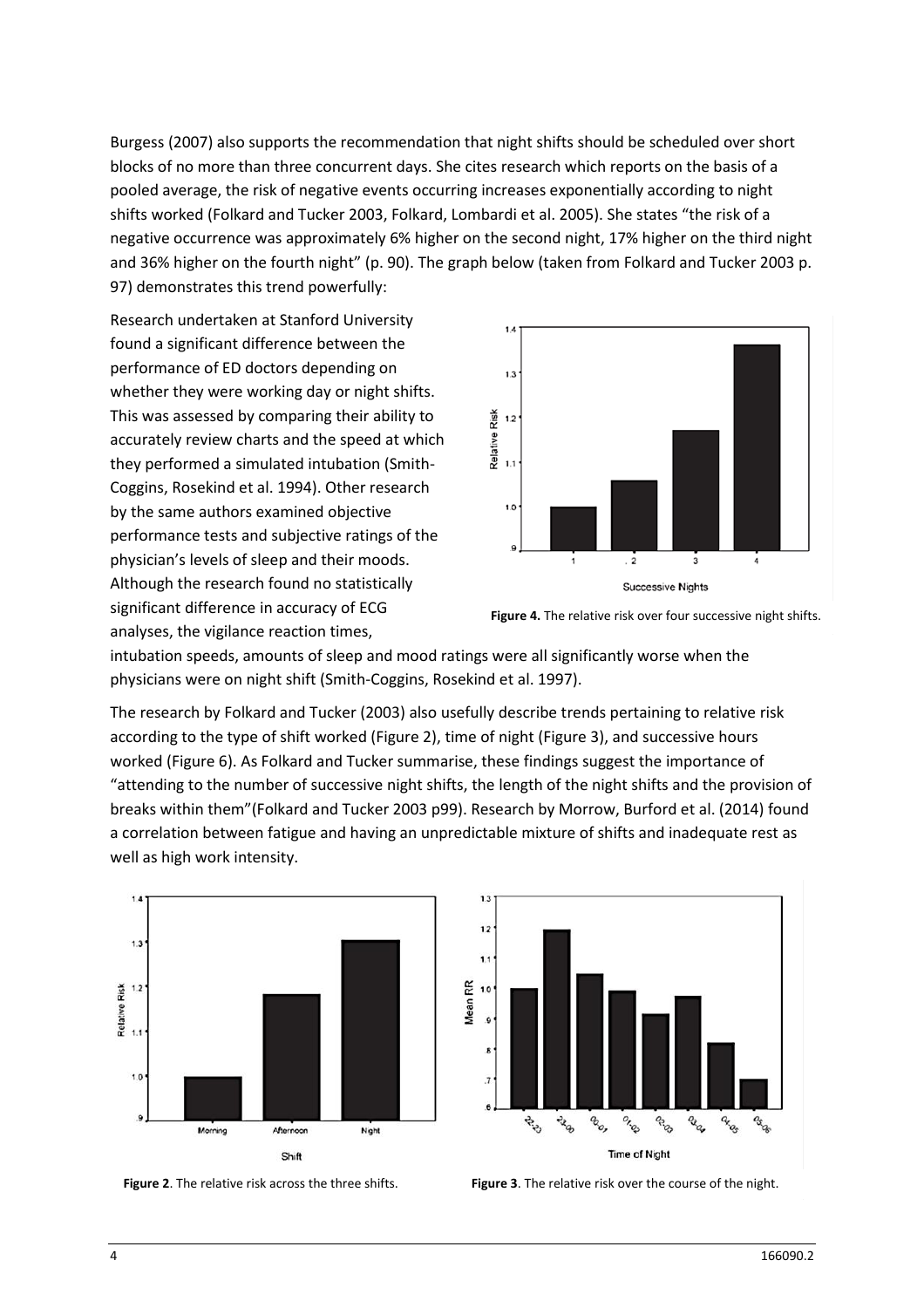

**Figure 6.** The mean relative risk over hours on duty.

As demonstrated in these graphs, there is a clear association between hours on duty and relative risk of negative occurrences. Folkard, Lombardi et al. (2005) suggest that relative to 8 hour shifts, 10 hour shifts are associated with a 13% increase in risk and 12 hour shifts with a 27% increased risk of negative occurrences (p21). Other research by Smith, Folkard et al. (1994) suggests that the optimal length of a shift should reflect the nature of the work conducted. Given the fast pace and complexity of the work experienced by ED physicians, they suggest an optimal shift length of eight hours (see also Frank and

Ovens 2002). Burgess (2007) also notes that in general 8 hour shifts are preferable over 12 hour shifts because the clockwise rotation principle is easier to implement. It is noted, however, that part of this risk can be attenuated by the provision of rest breaks. In the graph on hours on shift (above), for example, they suggest that the sudden dip in mean relative risk after the fifth hour may be in part due to the influence of a rest break (see Folkard and Tucker 2003 p98).

Research by Smith-Coggins, Howard et al. (2006) sought to determine whether taking planned naps during a night shift can improve alertness and reduce the risk of adverse effects for ED workers. They discovered that a 40 minute nap at 3am on a night shift significantly improved both performance and how the workers felt in terms of sleepiness as opposed to the workers who didn't take a nap. Their research supports assertions from other fields such as aviation, where the use of planned naps are now commonplace as a fatigue counter-measure (see Rosekind 1994). Gravenstein, Cooper et al. (1990) also suggest that policies which allow periodic breaks appear to produce a safer work environment for anaesthetists than those work environments that do not. The ACEP (2010) guidelines suggest that it is important to provide a place for end-of-shift workers to sleep prior to driving. The Australian Medical Association (AMA) guidelines on shift work and rostering emphasise the importance of maximising the opportunity to take breaks within shifts, although they don't specifically recommend the use of naps as a tool (AMA 2005).

Additional recommendations for shift scheduling are contained in the ACEP statement on shift work (ACEP 2010). ACEP acknowledges the diurnal orientation approach to shift scheduling but states that "the gold standard is never to rotate shifts… Without a permanent night worker the best shift rotation … is to have group members work a long string of nights, 4 to 6 weeks". Other research reviewed, however, suggests that although a full circadian shift is technically achievable, one would have to ignore family and social commitments to attain and maintain this reorientation (for example Horowitz and Tanigawa 2002). In this respect, ACEP advises that it "is important for the night person to stay up even on their nights off so as not to lose their hard won night orientation". They further state that "[w]hile one may not see as much of their family during their time on nights they can spend proportionately more time during the remaining 10 to 11 months and be well rested and fun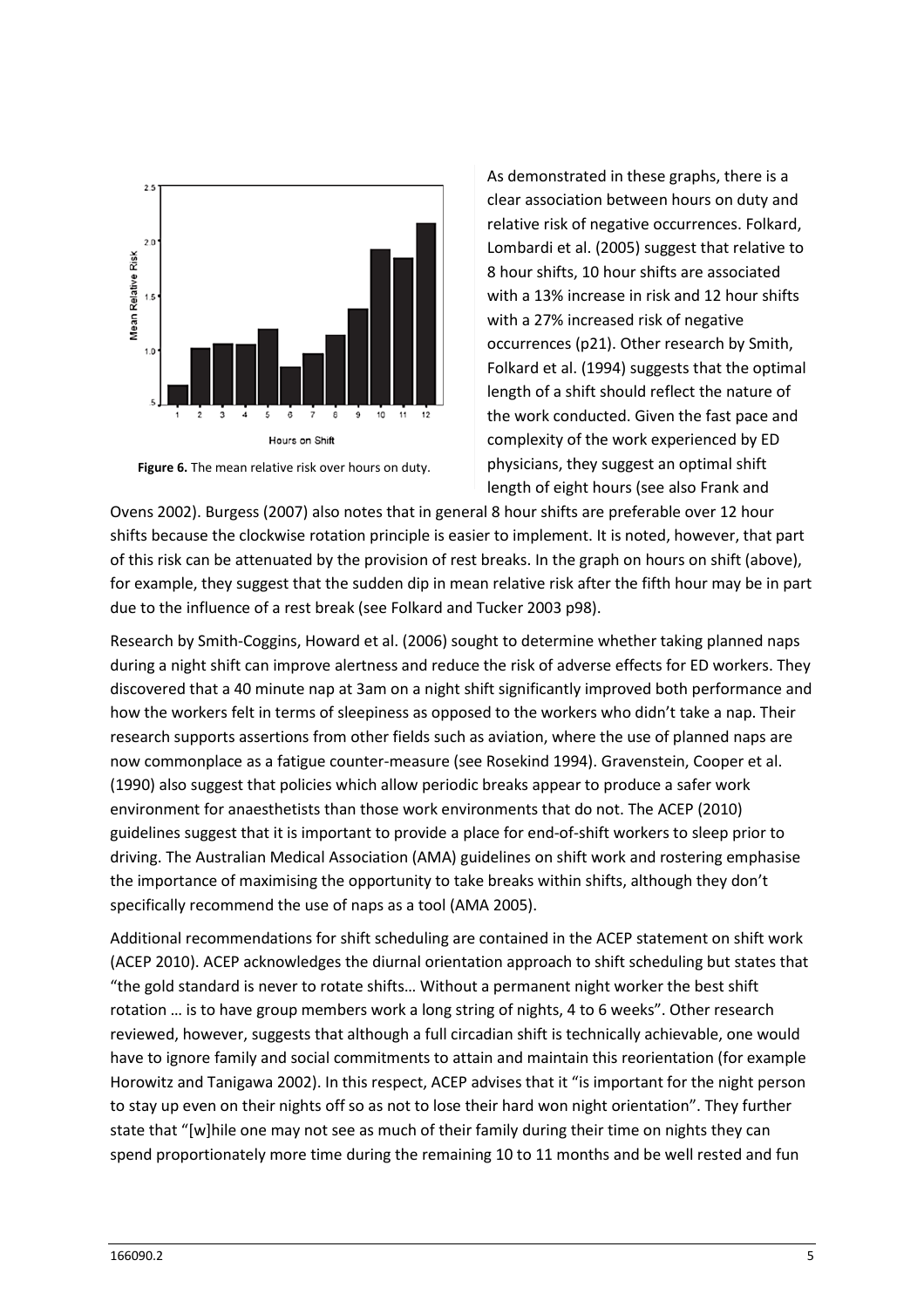to be around". It is not clear how ACEP's recommendation addresses the difficulties associated with sleeping during the day or the significance of patterns of light exposure for the adjusted sleep/wake cycle (Folkard, Monk et al. 1978, Horowitz and Tanigawa 2002). Further, there is a paucity of information detailing how successful this approach would be in reality and what the long term psychological effects would be of essentially cloistering oneself away from social activities for such a long period of time. Achieving this 'gold standard' is, as a consequence, likely to depend on the individual physician's circumstances and tolerance for working unsociable hours. It would require considerable social and physical isolation in order to make it feasible.

While there is no clear consensus over the ideal length of shift rotation, the literature reviewed supports the need for appropriate recuperation periods following night shifts. Reviews conducted by Kuhn (2001) and Frank and Ovens (2002), for example, all reach the conclusion that after one or more night shifts there should be at least 24 hours of recuperation. Three days, however, are recommended as the ideal amount of time in order to overcome the disruptions to sleep-wake cycles (Smith, Folkard et al. 1994). The time set aside for recuperation should also ideally include some weekends or at the very least allow opportunities for social interaction (Frank and Ovens 2002).

Another theme that is consistent in the literature is the importance of allowing the workers involved in shift work to have autonomy in terms of choosing when and how often they wish to work. Kuhn (2001) notes, for example, that physicians will have differing abilities to cope with shift work and some may have personal circumstances that allow them to work longer periods of night shifts than others. As a consequence, self-scheduling has shown to be positively associated with reductions in stress levels (Krakow, Hauswalk et al. 1994). In terms of other strategies and considerations, the Australasian College for Emergency Medicine (ACEM 2008) emphasises the need for preferential remuneration and/or the provision of other incentives to ameliorate and acknowledge in tangible terms the difficulties posed by night shift expectations.

There is an extensive literature dealing with relationships between age and night shifts. Kuhn (2001) and Burgess (2007) both cite research which suggests declining melatonin levels with age is a key factor in why older shift workers do not cope as well with the rigors of night shifts. Burgess further notes that workers older than 45 years have a reduced ability to adapt to night shifts as a consequence of being less able to sleep during the day. Other research suggests that the cognitive performance of shift workers declines according to age and the length of time that they have worked as a shift worker (Rouche, Wild et al. 2005). This supports the recommendations in the ACEM and ACEP guidelines that night shifts should be less common for those over certain ages, although the ACEM mentions no specific age and the ACEP guidelines speak of 'older' members.

Burgess (2007) also discusses the significance of considering gender in the context of shift work. She cites research that suggests female shift workers are more likely than their male counterparts to do domestic activities at the end of their night shifts, which further decreases the amount of sleep they are able to get during the day (see Gadbois 1981). As discussed earlier in this review, there are clear correlations between working night shift and pregnancy that should also be taken into consideration when arranging staffing for night shifts.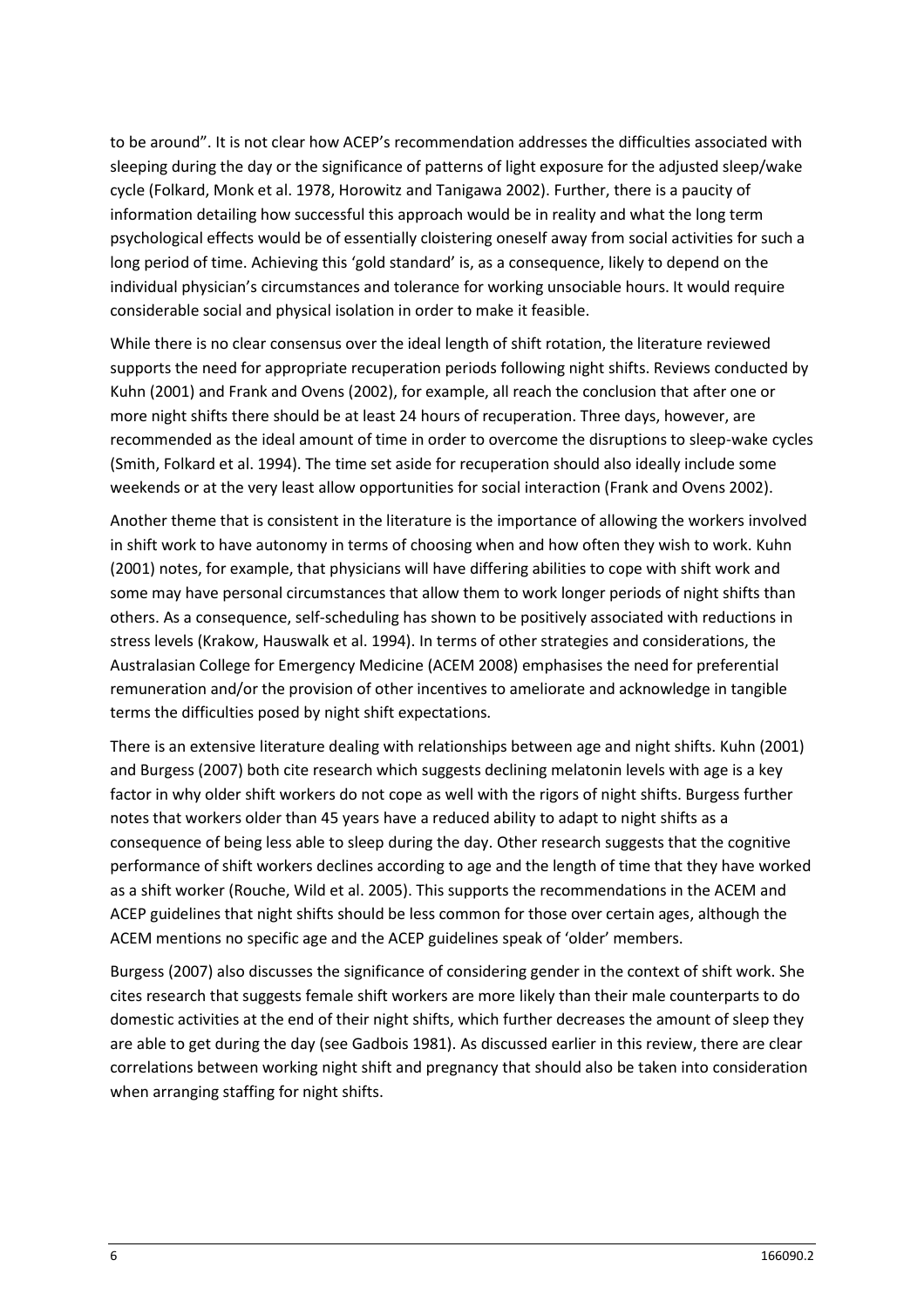## **Key points for further consideration:**

- 1. Clockwise shift rotation patterns to be adopted, with simple and predictable scheduling templates recommended where possible.
- 2. Number of consecutive days on night shift should be optimally one or two but no more than three days.
- 3. Shifts should ideally be 8 hours with 10 hour shifts as a maximum. 12 hour shifts not recommended due to high risk factors. End of shift handovers should be incorporated into this shift time.
- 4. Recuperation time should be at least 24 hours following one or more night shifts but optimally three days of recuperation time is required to overcome sleep-disruption.
- 5. Self-scheduling is recognised as an important tool in reducing stress in ED workers.
- 6. Naps are recommended as a tool to increase alertness during shifts (especially if shifts longer than 8 hours).
- 7. Contingent factors such as age and pregnancy should be taken into consideration when scheduling night shifts.

### **Did you know that...**

Shift work is different from regular weekday rosters that characterise most (though not all SMO work).

Shifts are also different from after hours call.

**Before shifts are introduced into any DHB department or service ASMS** *must* **be consulted, along with affected employees.**

(MECA clause 19.1)

Where shifts are in place T1.5 applies outside the hours of 1900 and 0800, and during weekends and public holidays.

(MECA clause 19.2)

Other terms and conditions beyond those specified in the MECA may be agreed during the consultation period, and put in place prior to the introduction of shifts.

Suitable overnight accommodation must be provided to support rest breaks, sleep (where workload allows), and prior to travelling home.

(MECA clause 53.2)

Overnight accommodation requirements are described in MECA clauses 53.2-53.4.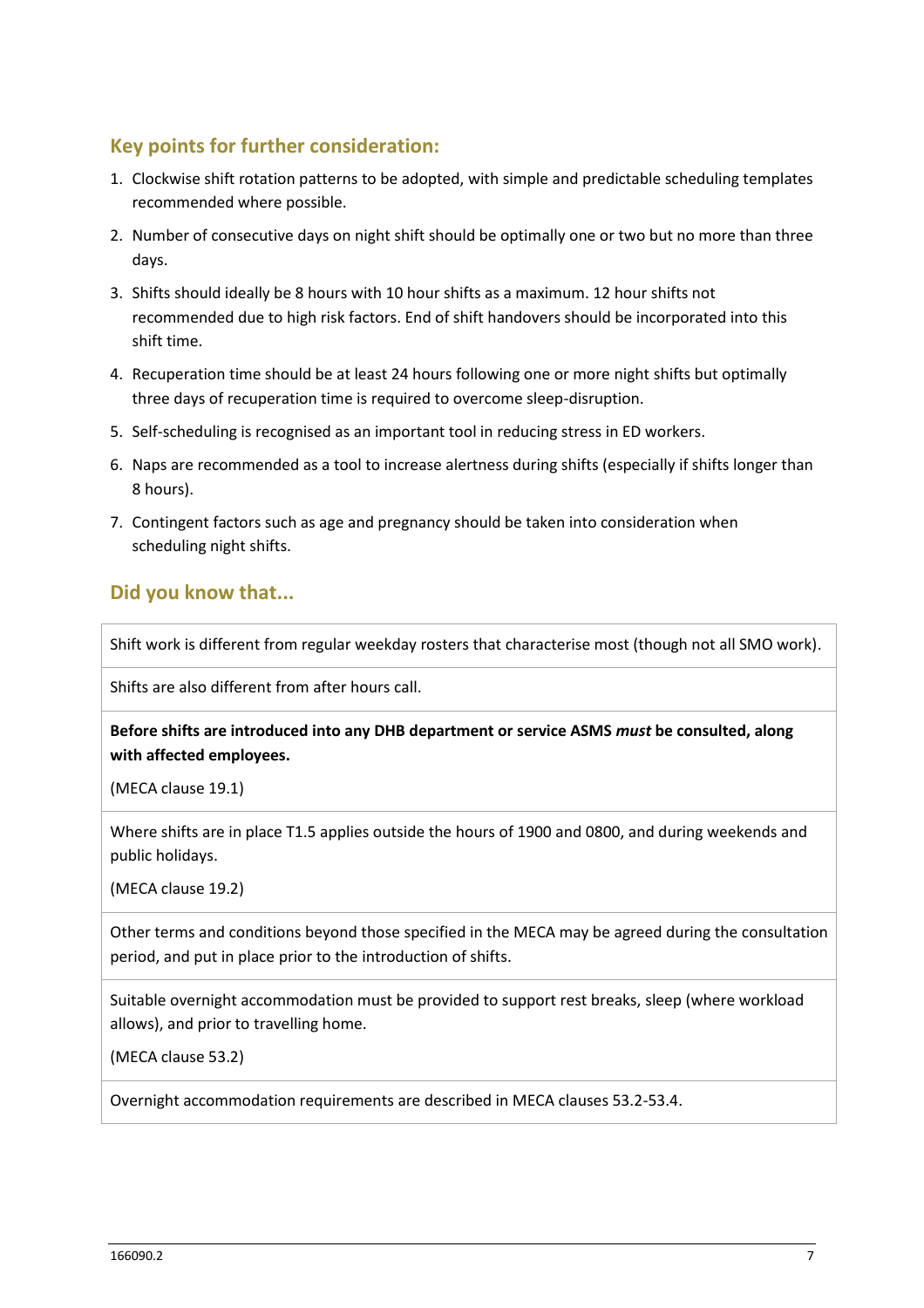#### **References**

ACEM, A. C. f. E. M. (2008, July 2008). "Guidelines on Constructing an Emergency Medicine Workforce." Version 2.

ACEP, A. C. o. E. P. (2003). "Emergency Physician Shift Work Policy." Retrieved 7th August, 2015.

ACEP, A. C. o. E. P. (2010). "Circadian Rhythms and Shift Work - Policy Resource and Education Paper (PREP)." Retrieved 7 August, 2015.

AMA, A. M. A. L. (2005). National Code of Practice- Hours of Work, Shiftwork and Rostering for Hospital Doctors. A. M. A. Ltd.

Burgess, P. A. (2007). "Optimal Shift Duration and Sequence: Recommended Approach for Short-Term Emergency Response Activations for Public Health and Emergency Management." American Journal of Public Health 97(Supplement 1): 88-92.

Dorevitch, S. and L. Forest (2000). "The Occupational Hazards of Emergency Physicians." American Journal of Emergency Medicine 18: 300-311.

Dula, D. J., et al. (2001). "The Effect of Working Serial Night Shifts on the Cognitive Functioning of Emergency Physicians." Annals of Emergency Medicine 38(2): 152-.

Folkard, S., et al. (2005). "Shiftwork: Safety, Sleepiness and Sleep " Industrial Health 43: 20-23.

Folkard, S., et al. (1978). "Short and Long-Term Adjustment of Circadian Rhythms in 'Permanent' Night Nurses." Ergonomics 21: 785-799.

Folkard, S. and P. T. Tucker (2003). "Shiftwork, Safety and Productivity." Occupational Medicine 53: 95-101.

Frank, J. R. and H. Ovens (2002). "Shiftwork and Emergency Medical Practice." ED Administration 4(6): 421-428.

Gadbois, C. (1981). Women on Night Shift: Interdependence of Sleep and off-the-job Activities. . Night and Shift Work: Biological and Social Aspects. A. Reinberg. Oxford, Pergamon Press.

Gander, P. H., et al. (2000). "Hours of Work and Fatigue-Related Error: A Survey of New Zealand Anaesthetists." Anaesthesia and Intensive Care 20(2): 178-183.

Gravenstein, J. S., et al. (1990). "Work and Rest Cycles in Anesthesia Practice." Anesthesiology 72: 737-742.

Horowitz, T. S. and T. Tanigawa (2002). "Circadian-Based New Technologies for Night Workers." Industrial Health 40: 223-236.

Howlett, M., et al. (2015). "Burnout in Emergency Department Healthcare Professionals is Associated with Coping Style: A Cross-Sectional Survey." Emergency Medicine Journal 32: 722-727.

Infante-Rivard, C., et al. (1993). "Pregnancy Loss and Work Schedule During Pregnancy." Epidemiology 4: 73-75.

Krakow, B., et al. (1994). "Floating Nights: A 5-Year Experience with an Innovative ED Schedule." American Journal of Emergency Medicine 12: 517-520.